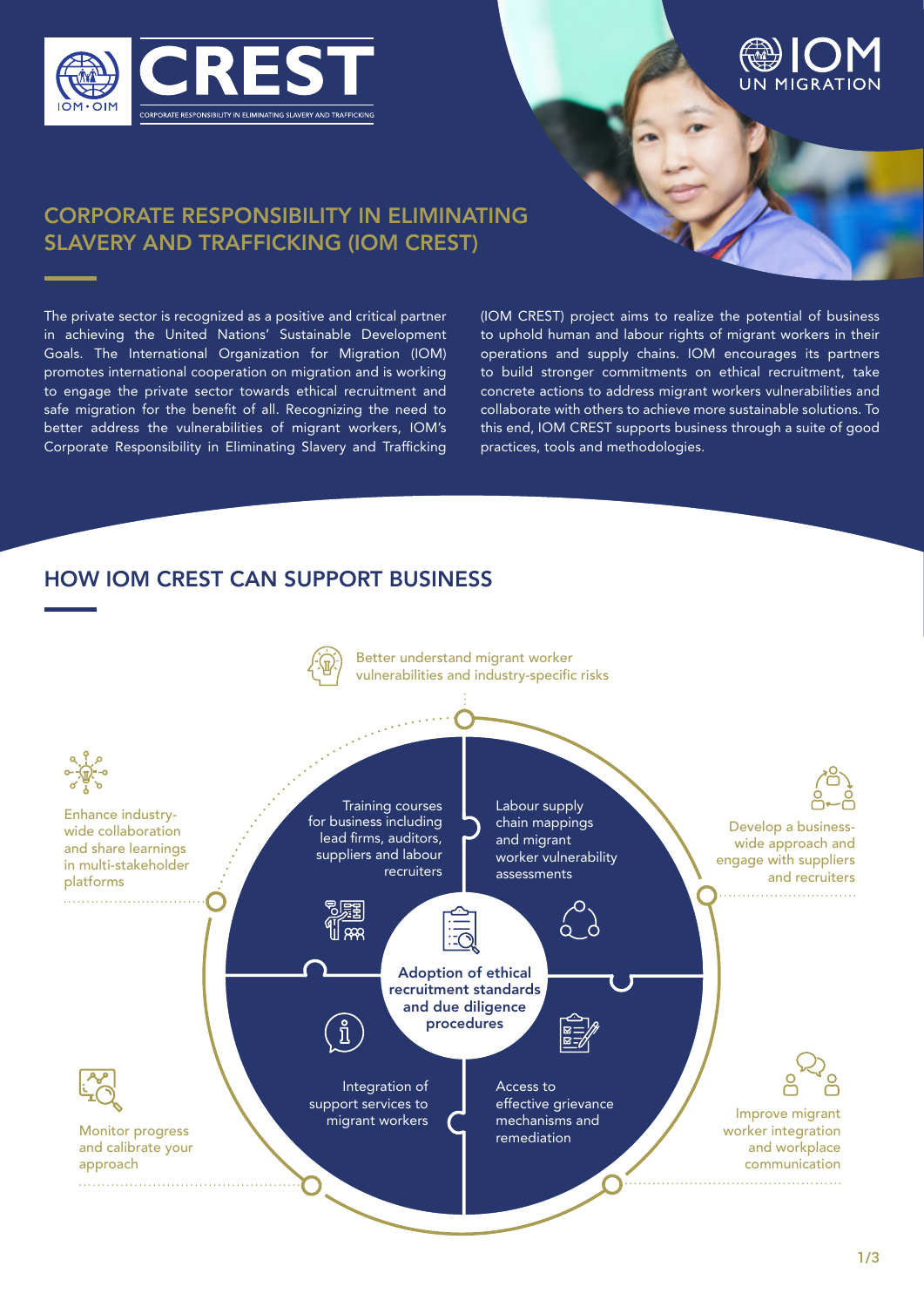ACHIEVING ETHICAL RECRUITMENT AND SAFE LABOUR MIGRATION IN INTERNATIONAL SUPPLY CHAINS

> Enabling adoption of ethical recruitment standards and due diligence procedures

Responsible businesses can exercise human rights due diligence and other practices to mitigate the risk of abuses within their supply chains. IOM's ethical recruitment due diligence toolkit supports companies to incorporate ethical recruitment standards in its relationships with associated labour recruiters to minimize business risks and respect labour and human rights of migrant workers. The toolkit provides a platform to track, report and correct incidences of rights violations. This includes:

- imbedding responsible recruitment into policies and management systems
- identifying and assessing recruitment risks
- preventing and mitigating recruitment risks
- tracking implementation, results and corrective action

#### Training courses for business including lead firms, suppliers, auditors and labour recruiters

Raising awareness and developing action plans to address modern slavery risks internally and with suppliers, particularly those in lower tiers, can be challenging.

IOM CREST training can be customized to lead firm standards, sector specific risks, and to promote engagement with lower tier suppliers. Taking a participatory approach with practical tools and tips, the training aims to develop the capacity of lead firms, suppliers (including lower tiers), auditors, and labour recruiters to identify and reduce the risk and prevalence of modern slavery in recruitment and employment of migrant workers.



別頭  $\frac{41}{2}$ 

### Labour supply chain mappings and migrant worker vulnerability assessments

Navigating recruitment processes which occur before employment begins is complex. Yet, exploitation that occurs during recruitment creates a greater risk of modern slavery conditions during employment.

Labour supply chain mapping is an approach that creates visibility and enhances business understanding of the risks

migrant workers face in their journeys from their home countries and communities to the workplace. With a comprehensive risk assessment, businesses are better able to mitigate the risks and proactively address migrant worker vulnerabilities.

### Access to remedy

Currently migrant worker access to effective grievance mechanisms and remediation is often limited. Effective grievance mechanisms linked to remediation can be a successful early warning mechanism that helps to reduce and minimise rights violations.

Access to remedy is an important responsibility for governments and business to ensure harm is minimized and remediated. IOM CREST supports business to develop remediation guidelines and mechanisms that support workers in raising grievances and builds business capacity to provide accessible, transparent and effective remediation through dialogue and stakeholder engagement to improve management systems to prevent further and future harm.

## $\widehat{\mathbb{1}}$ Provision of services to migrant workers

Migrant workers face difficulties in accessing accurate, jobspecific information. Information gaps such as pre-employment expectations and employment realities are common. This leaves workers ill-equipped to make informed migration decisions and raise concerns on unethical practices or exercise their rights once in the workplace

Strengthening support services to migrant workers throughout their migration journey can help business ensure that migrants are productive and engaged workers. This could include:

- empowering migrants with rights-based pre-migration information and employment-specific knowledge on working and living outside of their communities of origin (predeparture orientation)
- training for workers and supervisors on rights and responsibilities
- worker representation that is inclusive of and accessible to migrant workers
- support for return and reintegration or onward migration